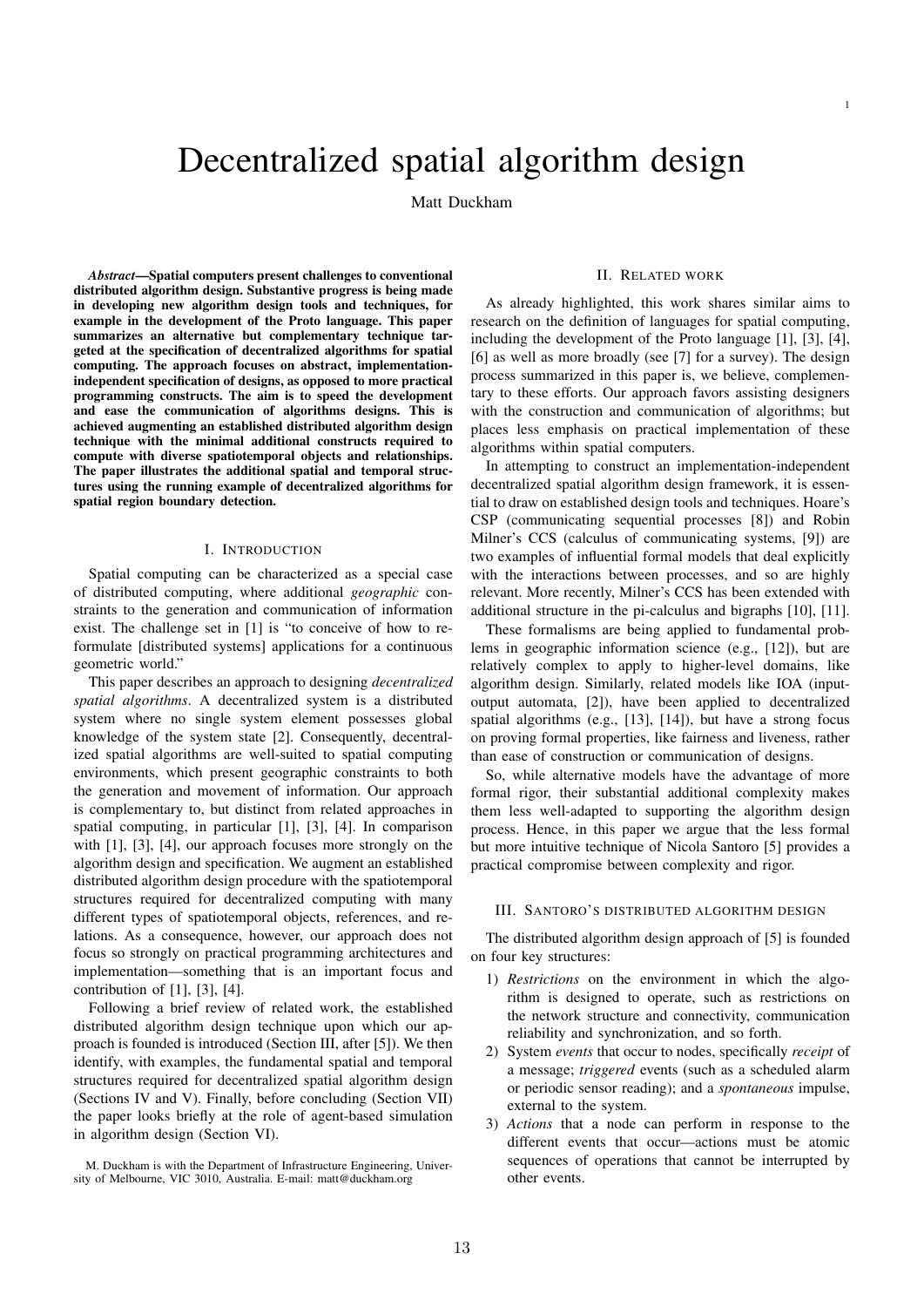4) *States* for nodes, which allow nodes to retain knowledge of previous interactions, and respond in different ways to the same event depending on the context.

For example, Algorithm 1 provides a simple decentralized algorithm in the style of [5] for identifying nodes at the boundary of a spatial region. With reference to the four key structures identified above:

| Algorithm 1: Determining the (inner) region boundary         |
|--------------------------------------------------------------|
| Restrictions: Reliable, fully asynchronous communication;    |
| undirected communication graph, $G = (V, E)$ ; sensor        |
| function $s: V \to \{0, 1\}$                                 |
| State Trans. Sys.:                                           |
| $({\{INIT, IDLE, BNDY\}, {(\{INIT, IDLE), (IDLE, BNDY)\}}})$ |
| Initialization: All nodes in state INIT                      |
| <b>INIT</b>                                                  |
| Spontaneously                                                |
| <b>broadcast</b> (ping, $\hat{s}$ ) {Broadcast sensed value} |
| <b>become</b> IDLE                                           |
| <i>Receiving</i> (ping, $s'$ )                               |
| defer until IDLE                                             |
| <b>IDLE</b>                                                  |
| <i>Receiving</i> ( $\pi$ , s')                               |
| if $s' \neq \hat{s}$ and $\hat{s} = 1$ then                  |
| become BNDY                                                  |
|                                                              |

- *•* Restrictions: The algorithm makes no restrictions on synchronization between nodes (communication may be fully *asynchronous*), but does require *reliable* communication (messages sent will be received within some finite amount of time). Communication is assumed to be mediated through a bidirected communication graph *G*, but again no further restrictions on the communication graph structure are required. Finally, the algorithm does require a Boolean sensor on each node (capable of sensing either 1 or 0, e.g., in or out of a region of interest, "hot" or "cold," presence or absence of pollutant), represented as a sensor function  $s: V \to \{0, 1\}.$
- States: The state transition system specifies at the beginning of the algorithm the defined states (INIT, IDLE, and BNDY) and allowable transitions (INIT to IDLE to BNDY). The initial states for all nodes are also specified in the algorithm header. The algorithm proper then defines for each state a (possibly empty) set of events and associated actions.
- *•* Events and actions: Three events are defined in the algorithm. Nodes in the INIT state can spontaneously perform an action to broadcast a ping message, before transitioning to an IDLE state. Nodes in the IDLE state respond to ping messages received by checking if adjacent nodes sense a different value. If so, IDLE nodes transition into a BNDY state. Nodes in the INIT state receiving a ping message defer this event until the node is in the IDLE state (i.e., received message is placed on a stack and treated as received only after the node has transitioned into a IDLE state). Other possible events (e.g.,

receiving a ping message in the BNDY state) are by default associated with the empty action ("do nothing").

The intuition behind Algorithm 1 is that even without geometric information, based purely on communication neighborhoods, nodes can locally determine whether they are at a region boundary by comparing their local sensed data with that of their immediate one-hop neighbors.

While Algorithm 1 is kept deliberately simple, it does illustrate several key features of the approach. Most importantly, although the algorithm header specifies the *global* restrictions and states, the algorithm body only specifies *local* rules that each individual node executes in parallel. To enforce the rigid separation between local and global knowledge, we use the overdot notation to distinguish between a globally defined function, and an individual node's local knowledge about that function. For example, in the algorithm body, we write  $\dot{s}$ (read "my" *s* or "local" *s*) in place of  $s(0)$ , where  $0 \in V$ is the local node currently under consideration. A failure to adequately distinguish between the local information available to an individual node, and the global information available across the network is a major source of design errors in decentralized algorithms (e.g., writing an action for node *v* that attempts to access information that is not local to  $v$ , like *s*(*v*! )).

In summary, the algorithm specification procedure adopted in this paper offers three main features:

- *•* an established and standard toolkit for abstract and implementation-independent specification of decentralized algorithms, supporting improved communication between designers;
- *•* an unambiguous specification of the computational and sensed environment in which the algorithm is designed to operate; and
- a rigid separation of local and global knowledge, helping to protect against design errors arising from incorrectly referring to inaccessible global information in a local protocol.

## IV. SPATIAL EXTENSIONS

The key question underpinning all of spatial information science is "What makes spatial special?" Similarly, extending the general distributed algorithm design technique in Section III to the special case of decentralized *spatial* algorithms requires the identification and selection of those characteristics that are "special" to spatial information.

Clearly, the most important spatial structure is location. However, "location" does not necessarily imply the *coordinate* location (usually termed *position*). Location may also involve a diversity of less detailed quantitative information about, for example, the relative distances or directions (bearings) between nodes, or even *qualitative* information about a node's proximity to other nodes or known locations.

Figure 1 summarizes six of the most common forms of location information. The six examples include: a. coordinate position with reference to some external coordinate framework, such as derived from GPS or virtual coordinate systems; b. relative *anchor* location, like proximity to some external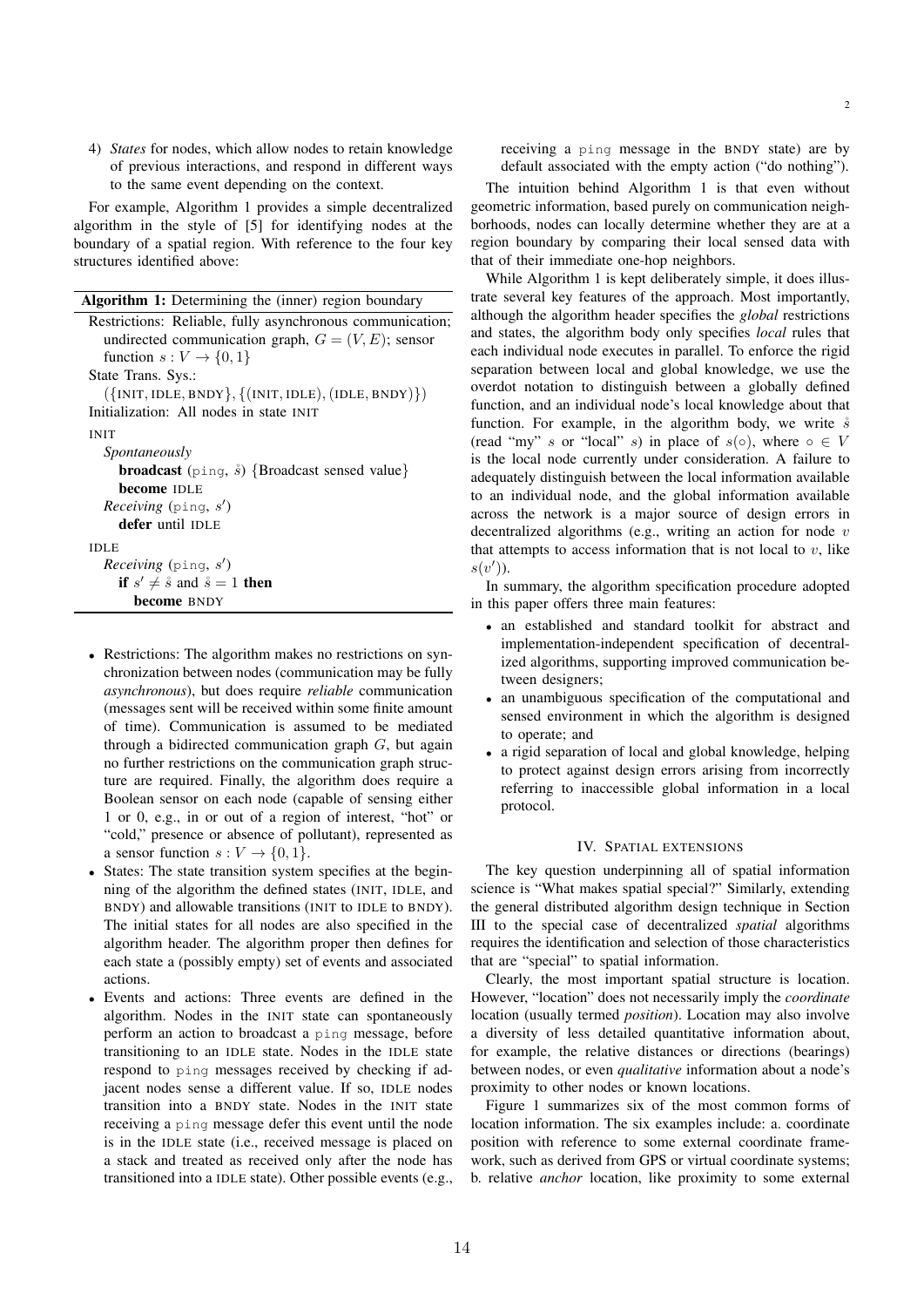

Fig. 1. Summary of six common types of location information available to a node.

"anchors" at known locations, such as might be derived from proximity-based RFID localization; c. relative neighborhood, such as knowledge of one-hop neighbors in a physical or overlay communication network; d. relative distance to neighbors, such as derived from range-finding technologies; e. relative bearing; and f. cyclic ordering, such as may be derived from direction-finding technologies.

The diversity of ways in which geographic location can be represented and related (e.g., cyclic ordering can be computed from bearings; coordinate position can be used to compute any of the other types of location information) is typical of problems in the spatial domain. Further information on localization techniques and technologies may be found in a range of literature on the topic, including [15]–[17].

Algorithm 2 provides an example extension to Algorithm 1 with more sophisticated spatial capabilities. The algorithm identifies not simply boundary nodes, but also a unique cycle of nodes around the region boundary. In practice, this requires each boundary node determine its next neighbor in the cycle, stored as local (i.e., to each node) data in the *wind* variable. Being able to cycle around a region boundary is a fundamental operation for a range of higher-level algorithms, such as computing the area or centroid of a region [18], testing containment between regions, efficient leader election for regions [19], or simply updating information stored at the region boundary [20]. Organizing communication around the boundary in this

way is significantly more scalable than communicating over an entire spatial region [19].

3

| <b>Algorithm 2:</b> Determining the (inner) boundary nodes and                                   |
|--------------------------------------------------------------------------------------------------|
| cycle for a region (cf. Algorithm 1).                                                            |
| Restrictions: Reliable, fully asynchronous communication;                                        |
| undirected planar communication graph, $G = (V, E)$ ;                                            |
| relative neighborhood, $nbr: V \rightarrow 2^V$ ; $s: V \rightarrow \{0, 1\}$ ;                  |
| identifier function $id: V \to \mathbb{N}$ ; cyclic ordering                                     |
| $cyc : E' \to id_*$ , where $E' = \{(v, id(v')) (v, v') \in E\}$                                 |
| State Trans. Sys.:                                                                               |
| $({\text{INIT},\text{IDLE},\text{BNDY}},({\text{INIT},\text{IDLE}},({\text{IDLE},\text{BNDY}}))$ |
| Initialization: All nodes in state INIT                                                          |
| Local data: wind : $V \to V \cup \{\emptyset\}$ , initialized wind := $\emptyset$ ;              |
| relation $D \subset \mathbb{N} \times \{0,1\}$                                                   |
| <b>INIT</b>                                                                                      |
| Spontaneously                                                                                    |
| <b>broadcast</b> (ping, $id$ , $\hat{s}$ )                                                       |
| become IDLE                                                                                      |
| <i>Receiving</i> (ping, <i>i</i> , <i>d</i> )                                                    |
| defer until IDLE                                                                                 |
| <b>IDLE</b>                                                                                      |
| <i>Receiving</i> (ping, <i>i</i> , <i>d</i> )                                                    |
| set $D := D \cup (i, d)$ {Store id and sensed value}                                             |
| if $ D  =  nbr $ then {Check if all ping received}                                               |
| Create function <i>data</i> : $I \rightarrow \{0, 1\}$ , where                                   |
| $I = \{i'   (i', d') \in D\}$ and data : $i' \mapsto d'$                                         |
| if $\dot{s} = 1$ and $0 \in data_*$ then                                                         |
| set wind := $c\dot{y}c(i'')$ , where $data(c\dot{y}c(i'')) = \dot{s}$ and                        |
| $data(c\dot{y}c(i'')) \neq data(i'')$                                                            |
| become BNDY                                                                                      |

Ensuring a unique boundary cycle exists, and can be computed, requires: a. that the (overlay) network is planar<sup>1</sup>; and b. that nodes have access to local spatial information about the cyclic ordering of neighbors (listed in the restrictions to Algorithm 2). Information about the cyclic ordering of neighbors may be computed from geometric information, like absolute coordinates, or deduced via other means, such as direction finding. Irrespective of the details of the localization technology, it is possible to provide an abstract representation of the cyclic ordering as a function  $cyc : E' \rightarrow id_*$ , where  $E' = \{(v, id(v')) | (v, v') \in E\}$ . The function  $id : V \to \mathbb{N}$ maps to an identifier for each node (such as hardware address), while *id*<sup>∗</sup> is the image of the *id* function (the set of identifiers mapped to by nodes). Making a clear distinction between a node itself,  $v \in V$  (which cannot be communicated to neighbors), and the identifier of that node  $id(v)$  (which can) is again important to accurate designs. It is never assumed that nodes have access even to immediate neighbors' states—

<sup>&</sup>lt;sup>1</sup>Although simply stated, establishing and maintaining a planar network is often difficult in practice, for example due to positioning inaccuracies and environmental and energy fluctuations that affect network connectivity. Nevertheless, stating such restrictions in the algorithm header makes explicit and accessible those assumptions underlying an algorithm, assisting in subsequent comparison of different alternatives or in the context of specific deployment scenarios.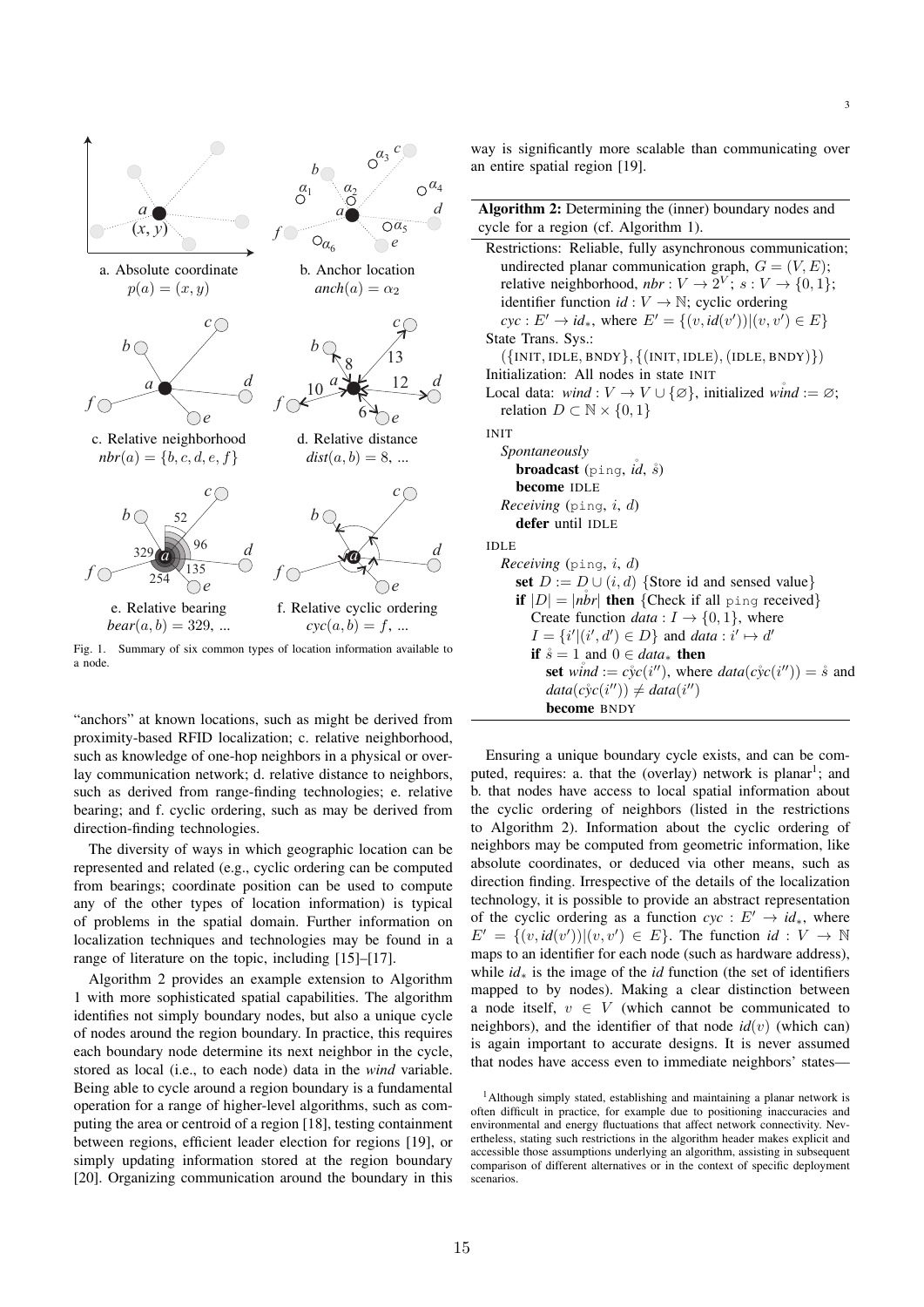

Fig. 2. Examples of spatiotemporal model of a. environmental dynamism  $(s: V \times T \rightarrow \{black, white\})$  and b. node mobility (*anch* :  $V \times T \rightarrow A$ , where *A* is some set of known anchor locations, for example intersections in a transportation network).

all information that is not local to a node must be explicitly communicated to it by the algorithm before it can be used.

In summary, "spatial" involves more than coordinate position. Using a diversity of types of location information to efficiently construct higher-level spatial objects and relations, like boundaries and regions, groups and clusters, is a major challenge faced by decentralized spatial computing.

## V. TEMPORAL EXTENSIONS

In a purely structural sense, time is a straightforward extension to our algorithm designs. Those functions that describe global restrictions to the algorithm can be easily augmented with an ordered set of discrete times *T* as part of their domain. For example, the atemporal positioning function  $p: V \to \mathbb{R}^2$ can be extended to have time-varying positions as its domain,  $p: V \times T \to \mathbb{R}^2$ . Extensions to time-varying communication graphs can be similarly defined. In this way, both environmental dynamism and node mobility and volatility can be modeled (see Figure 2).

Algorithm 3 completes our boundary tracking example, showing an extension of the simple neighborhood-based boundary determination in Algorithm 1 to ongoing tracking of boundary status (this time through Boolean thresholding of a continuous sensor value, rather than a truly Boolean sensor). Currying allows time-varying functions to still be accessed locally. We adopt the database terminology *now* to indicate the current sensed value for a node (i.e., in Curried form ˚*s*(*now*)).

Despite this apparent simplicity, dealing with time does introduce additional conceptual complexity into algorithms. A basic philosophical distinction is made usually between things that *endure* through time (called *endurants* or *continuants*), and things that *happen* in time (called *perdurants* or *occurrents*) [12]. Boundaries and regions are typical examples of geospatial endurants; the appearance, splitting, merging, and disappearance of regions are all examples of geospatial perdurants.

The distinction between endurants and perdurants maps directly to two fundamentally different types of information that may be generated by a decentralized spatiotemporal algorithm: *histories* and *chronicles* [21]. A history provides

| Algorithm 3: Tracking the (inner) boundary of a region,                                               |
|-------------------------------------------------------------------------------------------------------|
| with state maintenance.                                                                               |
| Restrictions: Reliable, fully asynchronous communication;                                             |
| undirected planar communication graph $G = (V, E)$ ;                                                  |
| $s: V \times T \to \mathbb{R}$ ; id: $V \to \mathbb{N}$ ; region threshold r                          |
| State Trans. Sys.:                                                                                    |
| $({\text{INIT}, \text{IDLE}, \text{BNDY}}, {(\text{INIT}, \text{IDLE}), (\text{IDLE}, \text{BNDY})},$ |
| $(BNDY, IDLE), (IDLE, INIT), (BNDY, INIT))$                                                           |
| Initialization: All nodes in state INIT                                                               |
| Local data: sensor reading at time of state change $s_l$ ;                                            |
| neighbor data $d : nbr \rightarrow \{-1, 0, 1\}$ , initialized to                                     |
| $d(v) := -1$                                                                                          |
| <b>INIT</b>                                                                                           |
| Spontaneously                                                                                         |
| set $s_l := \hat{s}(now)$ {Store last sensed value}                                                   |
| <b>broadcast</b> (ping, $\dot{s}(now)$ , <i>id</i> )                                                  |
| <b>become</b> IDLE                                                                                    |
| IDLE, BNDY                                                                                            |
| Spontaneously                                                                                         |
| if $\hat{s}(now) = 1$ and $0 \in d_*$ then                                                            |
| become BNDY                                                                                           |
| else                                                                                                  |
| become IDLE                                                                                           |
| <i>Receiving</i> (ping, $s'$ , <i>i</i> )                                                             |
| set $d(i) := s'$ {Store neighbor's sensed values}                                                     |
| When $\hat{s}(now) < r \leq s_l$ or $s_l < r \leq \hat{s}(now)$                                       |
| <b>become</b> INIT                                                                                    |
|                                                                                                       |

a spatiotemporal record of the states of monitored endurants (e.g., point locations, regions, boundaries, moving objects) through time. A chronicle provides a record of the occurrences (perdurants) that happened through time.

For example, imagine a spatial computer, like a sensor network, tasked with monitoring the spread of an oil spill (see Figure 3). We might wish the system to generate an alert when parts of the oil spill *appear* or *break up* (a chronicle). Alternatively, we might (also) wish the system to report on the *connectivity* of the oil spill every ten minutes over the course of a day (a history). We can expect to need to design decentralized spatiotemporal algorithms to monitor histories in some cases, and to monitor chronicles in other cases.

Thus, just as "spatial" involves more than simply coordinate location, so "temporal" involves more than simply timestamps; it means identifying and tracking salient spatial *events*.

### VI. ALGORITHM SIMULATION

Although our design approach aims to be implementation independent, we have developed a simulation system for implementing and evaluating decentralized spatial algorithm designs (see Figure 4), based on a popular agent-based simulation system called NetLogo [22]. A small number of additional keywords have been implemented as a NetLogo library, which make it possible to rapidly and directly translate pen-andpaper algorithm specifications into simulation models. A key advantage of using NetLogo is in its ability to simulate both decentralized spatial computing environments and dynamic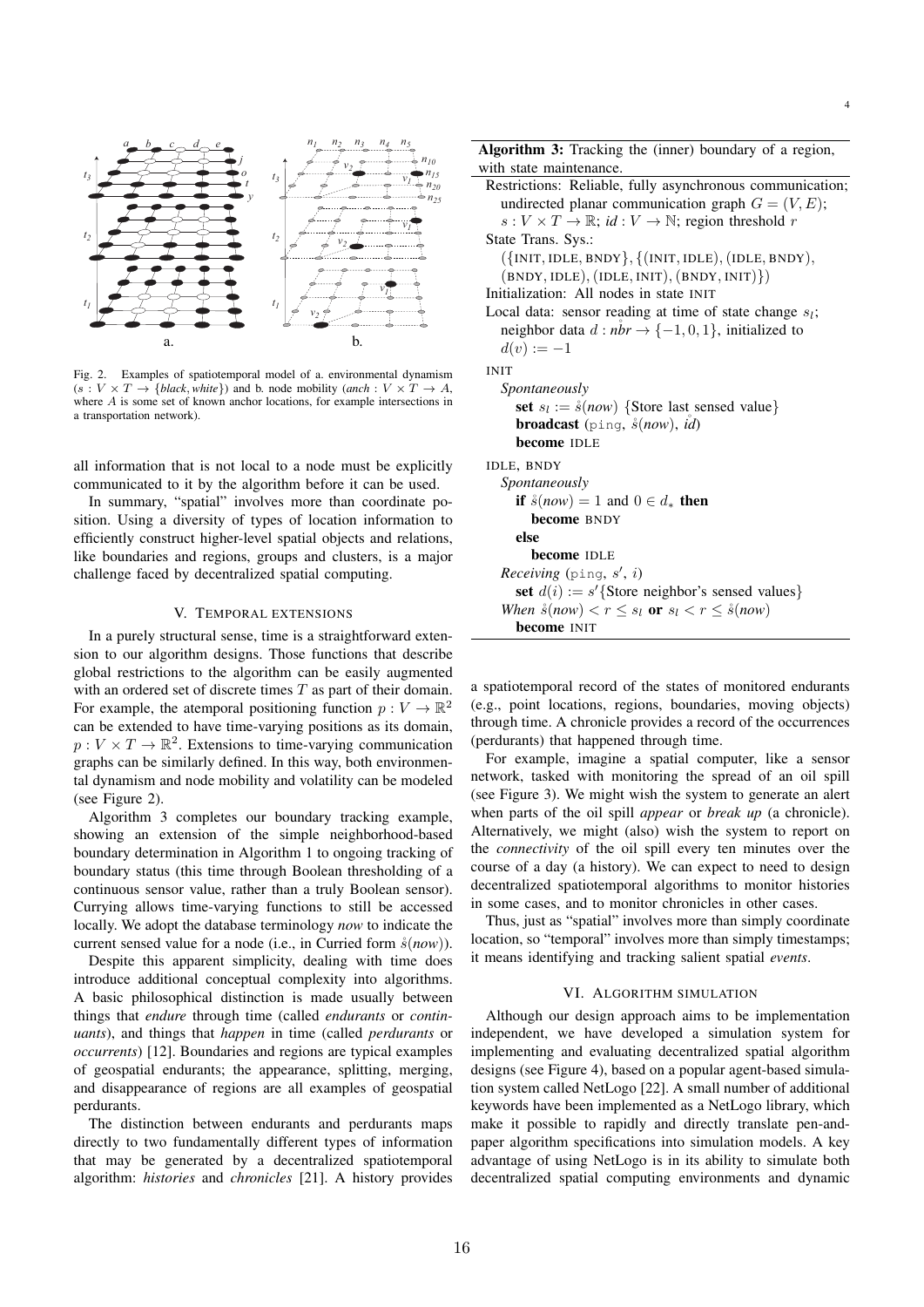

Fig. 3. Histories and chronicles: Two views of the changes in the extent of Deepwater Horizon Disaster oil slick, Gulf of Mexico, from Day 17, 7 May 2010. (Source: Times-Picayune).

geographic environments, supported by NetLogo's large and diverse community of domain scientist users (for example in ecology, biology, geography, and social sciences).

The ability to simulate algorithms can greatly assist the designer, by generating rapid feedback on algorithm behavior and as a basis for adversarial analysis to identify design flaws. As well as providing for empirical evaluation of the global behavior of decentralized spatial algorithms, such as scalability, simulations also can also help to explore experimentally the robustness of decentralized spatial algorithms. Spatial information is inherently uncertain, subject to inaccuracy (lack of correctness), imprecision (lack of detail), and vagueness (existence of borderline cases). In the case of spatial computing technologies, like sensor networks, inaccuracy and imprecision are especially important. Low cost, poorly calibrated sensors typically have relatively low accuracy; sensor observations are inevitably discrete in both space and time, the source of imprecision. Further, many of the application-level geographic objects and events of interest, like "hot spots" or "traffic jams," are vague (e.g., some location may be definitely



Fig. 4. Fig. 4. Example NetLogo interface for decentralized spatial algorithm +("\$##.0'"\$+"5'/.#\$21'"*!"#\$%"*"/7/+'3"2',\$0.(#"+,#(\*&,"+,'"/4'-.).-\$+.(%"()"*"#&%"'* simulation

in a hot spot, others definitely not, but typically there will be borderline locations, for which it is indeterminate whether or not they are in or out of the hot spot). Decentralized spatial algorithms frequently need to demonstrate robustness to imprecision and inaccuracy in sensed information, and an ability to generate useful knowledge about vague geographic phenomena. Spatial computing under uncertainty is a key focus for current research.

## VII. SUMMARY

This paper has demonstrated how established distributed algorithm design techniques can be adapted to decentralized spatial algorithm design. The approach identifies a small number of spatial and temporal structures from which more sophisticated spatial computing algorithms can be constructed. Our approach complements and contrasts with existing research in [1], [3], [4], [6], and aims to help human designers in specifying local protocols that will exhibit the desired global behaviors. By contrast, [1], [3], [4], [6] target the (automated) transformation of global constructs into local protocols. Further, our approach emphasizes abstract, implementationindependent algorithm specifications, but does not explicitly address practical implementation and programming languages.

#### **REFERENCES**

- [1] J. Beal and R. Schantz, "A spatial computing approach to distributed algorithms," in *45th Asilomar Conference on Signals, Systems, and Computers*, 2010.
- [2] N. Lynch, *Distributed Algorithms*. San Mateo, CA: Morgan Kaufmann, 1996.
- [3] J. Bachrach, J. Beal, and J. McLurkin, "Composable continuousspace programs for robotic swarms," *Neural computing & applications*, vol. 19, no. 6, pp. 825–847, 2010.
- [4] J. Bacharach and J. Beal, "Building spatial computers," Tech. Rep. 2007- 017, MIT CSAIL, March 2007.